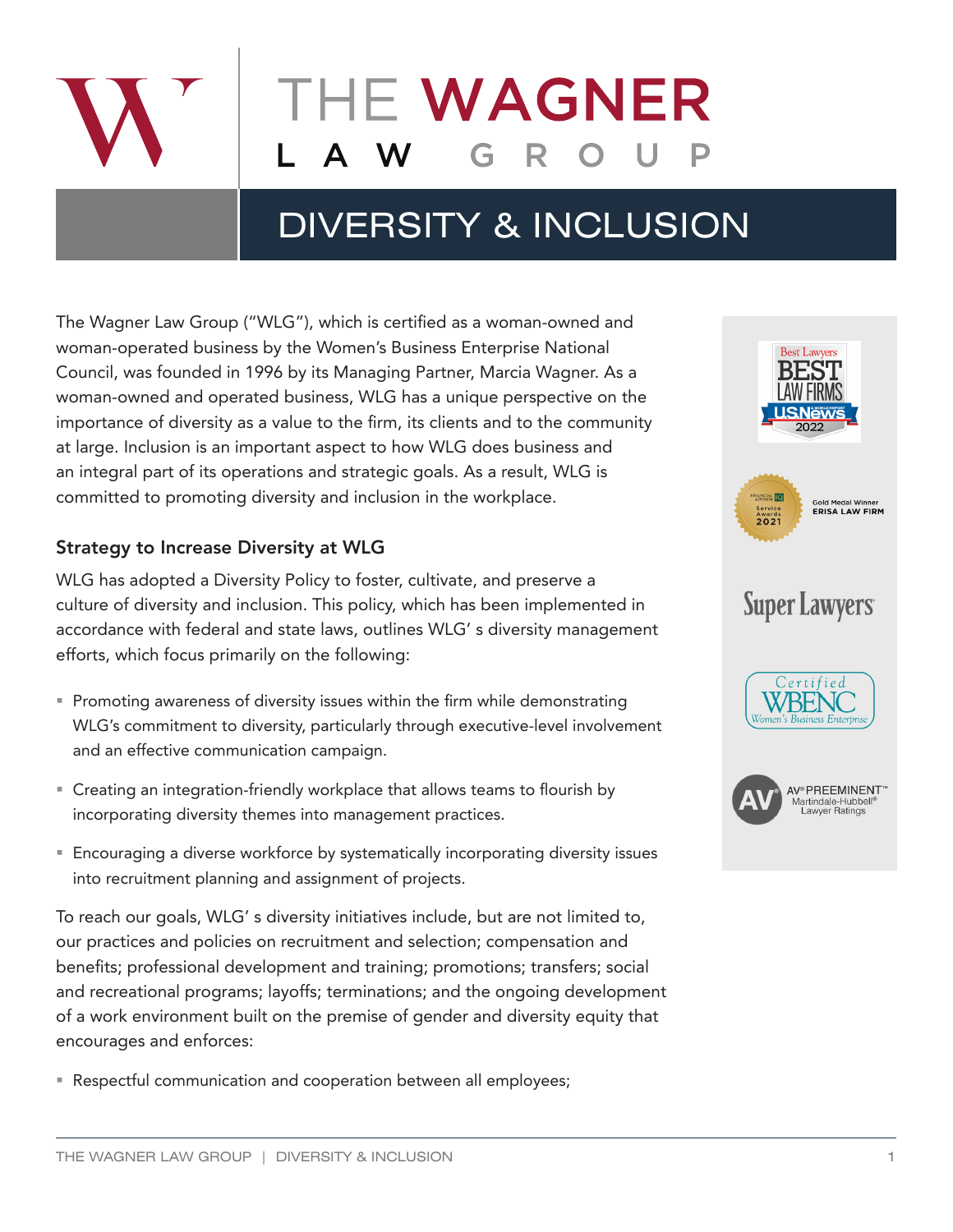

- Teamwork and employee participation, permitting the representation of all groups and employee perspectives; and
- Work/life balance through flexible work schedules to accommodate employees' varying needs.

### Hiring and Mentoring Programs Targeted to Women and Persons of Diverse Backgrounds

In accordance with WLG' s diversity program, WLG has successfully recruited talented women attorneys. As a result, women represent 44% of the firm's attorneys and 33% of the firm's partners.

The firm has a strict peer review process that is used not only for quality control but also as a means to mentor associates. Associates at WLG are encouraged to assist with firm newsletters, which requires them to develop an in-depth knowledge of the subject matter and, through authorship attribution, provides an avenue for their capabilities to be exposed to WLG's nationwide audience.

#### www.wagnerlawgroup.com

Boston: 125 High Street, Oliver Street Tower, 5th Floor Boston, MA 02110 Tel: (617) 357-5200

Chicago: 180 N. LaSalle Street, Suite 3700 Chicago, IL 60601 Tel: (847) 990-9034

New York: 200 Park Avenue, Suite 1700 New York, NY 10166 Tel: (212) 338-5159

St. Louis: 439 South Kirkwood Rd, Suite 215 St. Louis, MO 63122 Tel: (314) 236-0065

Boynton Beach: 1880 N. Congress Avenue, Suite 200 Boynton Beach, FL 33426 Tel: (561) 293-3590

Lincoln, MA: 55 Old Bedford Road, Suite 303 Lincoln, MA 01773 Tel: (617) 532-8080

San Diego: 8677 Villa La Jolla Drive, Suite 888 San Diego, CA 92037 Tel: (619) 232-8702

Tampa: 101 East Kennedy Boulevard, Suite 2140 Tampa, FL 33602 Tel: (813) 603-2959

Cedar Rapids: 1120 Depot Lane SE, Suite 100 Cedar Rapids, IA 52401 Tel: (319) 449-6948

Los Angeles: 17777 Center Court Drive N. Suite 613 Cerritos, California 90703 Tel: (562) 459-4500

San Francisco: 315 Montgomery Street, Suite 900 San Francisco, CA 94104 Tel: (415) 625-0002

Washington, D.C.: 1015 18th St., N.W., Suite 801 Washington, DC 20036 Tel: (202) 969-2800

in @wagner-law-group f fb.com/WagnerLawGroup

**D** @wagnerlawgroup **D** @wagnerlawgroup

This document is protected by copyright. Material appearing herein may not be reproduced without permission. This document is provided for informational purposes only by The Wagner Law Group to clients and others who may be interested in the subject matter, and may not be relied upon as specific legal advice. This material is not to be construed as legal advice or legal opinions on specific facts. Under the Rules of the Supreme Judicial Court of Massachusetts, this material may be considered advertising.